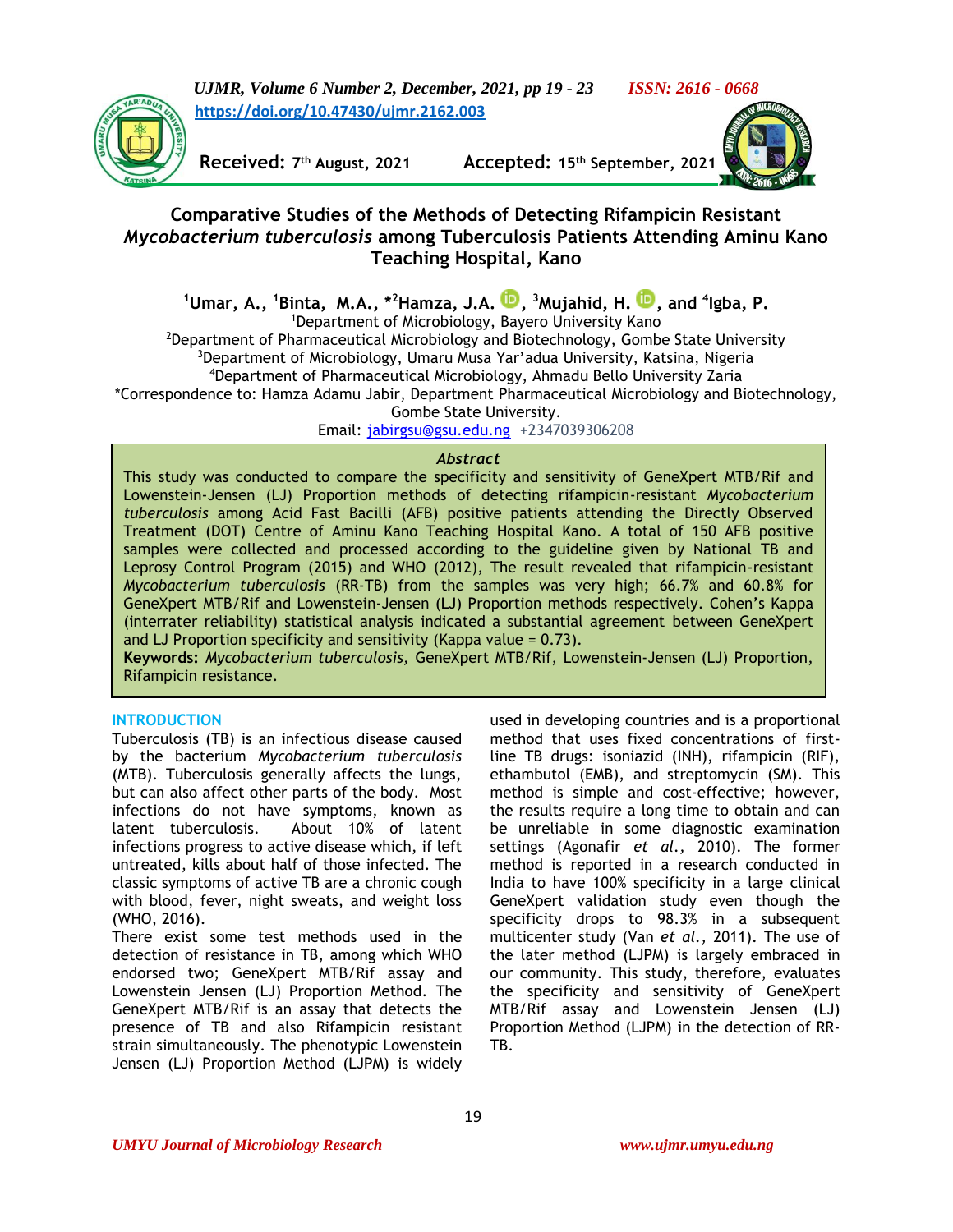### **MATERIALS AND METHODS**

### **Sample Collection and Processing:**

One hundred and fifty (150) screened and confirmed sputum samples from AFB positive patients attending Directly Observed Treatment (DOT) Centre of Aminu Kano Teaching hospital Kano, were collected and processed as described by the National TB and Leprosy Control program SOP NTBLCP (2015) and WHO (2012); two spots of sputum samples were collected from each patient at least one hour apart in a sterile leakproof (50ml) wide mouth, screw-capped, leakproof falcon tube container. The patients were instructed to rinse their mouth with water and take 3 to 4 deep breaths, holding the breath for 3-5 seconds after each inhalation and then cough after the last inhalation, emptying the sputum into the falcon tube with care not to contaminate the outside of the tube. The falcon tube screw cap was then closed tightly and wiped with cotton wool soaked in tuberculocidal disinfectant (Lysol). 5 ml of the specimen was collected. The sputum specimens were collected in an open and well-ventilated space, the positive AFB samples were confirmed by microscopy and then later stored at a temperature of 8°C for further laboratory analysis which involves genotypic detection of *Mycobacterium tuberculosis* using GeneXpert MTB/Rif assay and phenotypic detection using culture (LJPM) method.

#### **a. Genotypic Detection of** *Mycobacterium tuberculosis* **Using GeneXpert Assay**

GeneXpert MTB/Rif (Cepheids, USA) was used to detect the presence of *Mycobacterium tuberculosis* and also Rifampicin-resistance*,* the procedure involves disinfection of the working area then the GeneXpert MTB/Rif cartridge was labelled with the sample number. The lid of the sputum specimen container was unscrewed and 2 volumes of sample reagent (SR) were added directly into 1 volume of sputum (ratio 2:1) and the lids were closed. It was then vortex and incubated at room temperature for 10 minutes. After 10 minutes of incubation, it was vortex again several times and incubated for 5 minutes. After an additional 5 minutes of incubation, the sample was perfectly fluids before being tested, with no visible clumps of sputum. But if the sample is still viscous, then another 5-10 minutes was added before inoculating into the cartridge. To inoculate the cartridge, a sterile pipette was

used to transfer 2 ml of the liquefied sample into an open port of the GeneXpert MTB/Rif cartridge and closed immediately. The pipette was discarded into a tuberculocidal disinfectant solution for decontamination (NTBLCP, 2015).

### **Running of the Test**

The tab, "Create a test" was clicked on a computer. A window requesting to scan the cartridge barcode appeared on the computer screen, a barcode scanner was used to scan the cartridge barcode and a window that requested patient's Names and Laboratory Serial numbers was opened and filled. After this was done, the "start" icon was clicked and so the assigned module, as indicated by the blinking of green light. The cartridge bay door of the selected module was opened and the cartridge was loaded carefully. By closing the cartridge bay door, it automatically started running the test (NTBLCP, 2015).

### **b. Phenotypic Detection of**  *Mycobacterium tuberculosis* **using Culture**

The collected sputum samples were processed before inoculation on growth media which involves three steps; digestion (to loosen mucoid material in sputum samples), decontamination (to limit contamination of cultures by fastgrowing non-mycobacterial commensal organisms), and concentration (to increase the sensitivity of culture) (NTBLCP, 2011).

### **Preparation of Media and Reagent**

The Lowenstein-Jensen (LJ) medium was used to isolate Mycobacteria; and was prepared as follows:

### *Preparation of Homogenized eggs*

Eggs were prepared and homogenized for incorporation into LJ medium as described by NTBLCP SOP (2011) and WHO (2011**).** About 100 ml of liquid soap solution was mixed with 8 litres of water to get an alkaline solution. One day fresh eggs were placed in the alkaline soap solution for 30minutes. The eggs were scrubbed thoroughly and rinsed under running tap water. They were then soaked in 70% alcohol for 15 minutes and placed on sterile dishes to air dry the excess ethanol. The eggs were then cracked carefully into a sterile measuring cylinder until desired quantity was attained, homogenized using a sterile blender, and filtered using sterile gauze.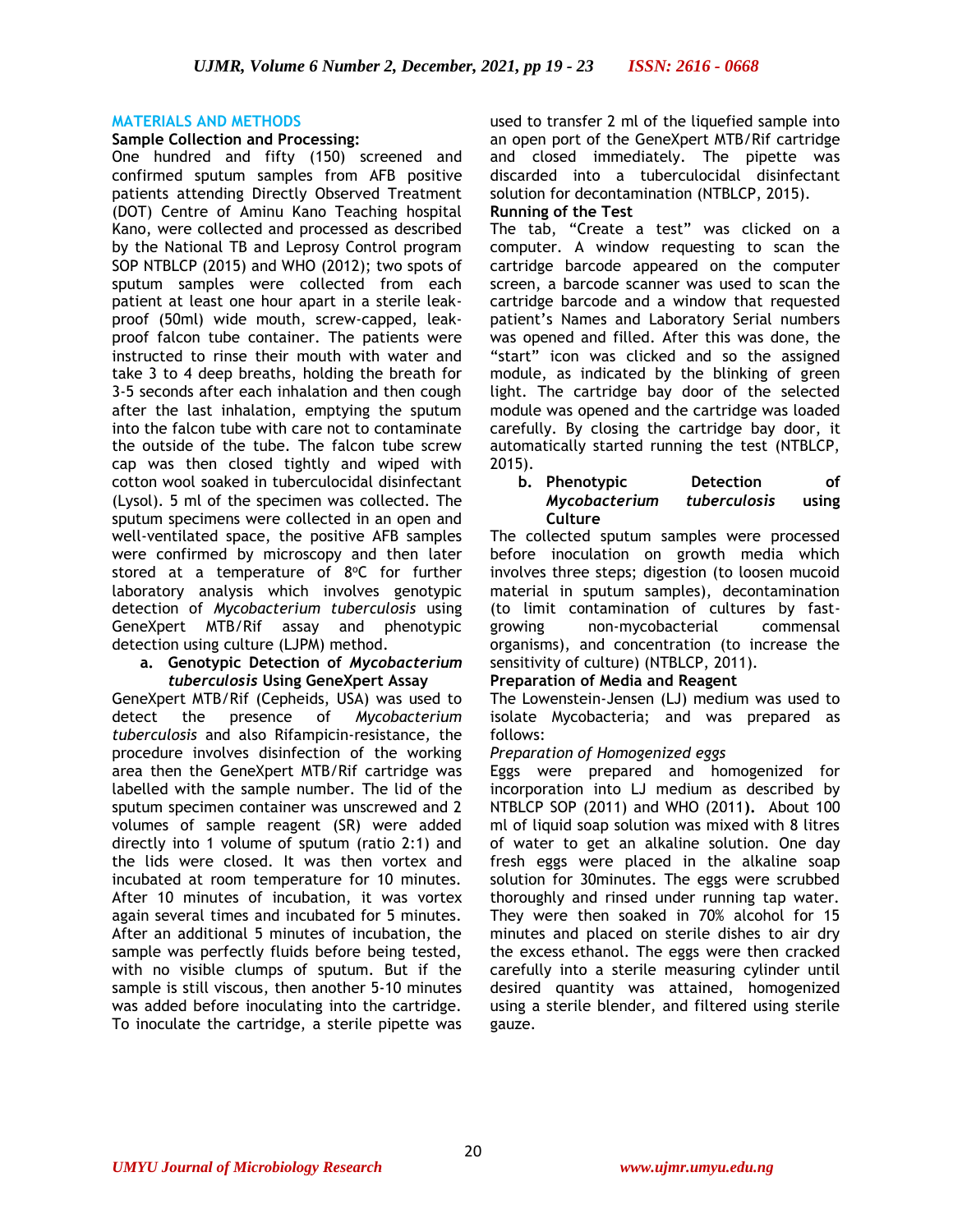### *Preparation and Constitution of LJ medium*

The Lowenstein Jensen (LJ) medium was prepared according to the manufacturer's recommendations. Exactly 37.2 g of the powder was suspended in 600 ml of purified water containing 12 ml glycerol. The suspensions were mixed thoroughly, heated with frequent agitation, and boiled for 1 minute to completely dissolve the powder. It was then autoclaved at 121 $\degree$ C for 15 minutes and cooled to 45 $\degree$ C - 60 $\degree$ C. One litre of the freshly homogenized egg was added to the autoclaved mixture, mixed well and dispensed into sterile tubes, and allowed to coagulate in a slanting position at  $85^{\circ}$ C for 45 minutes in an inspissator.

### **Isolation**

The decontaminated-digested sediments of these sputum samples were then inoculated into the prepared LJ media in duplicates for each sample and then incubated aerobically at  $37^{\circ}$ C for 8 weeks. The tubes were observed daily for the first week of incubation and weekly thereafter till eight weeks. Caps were opened once a week for a short interval to aerate the cultures and to examine tubes for positive growth cultures showing evidence of growth at any time during this period for typical non pigmented, rough, dry colonies on Lowenstein-Jensen medium, coupled with the AFB positive microscopy result, suggestive of *Mycobacterium tuberculosis* complex (NTBLCP, 2011 and Gambo *et al.,* 2013).

### **Drug Susceptibility Testing using Lowenstein Jensen (LJ) Proportion Method**

Susceptibility testing of the MTBC isolates to Rifampicin (40 μg/ml) was determined by the

proportion method using Lowenstein Jensen eggbased slopes as described by NTBLCP (2011). For each sample 10<sup>-1</sup> of the MTBC was inoculated on the drug-containing medium of the tubes. Three drug-free LJ slopes were inoculated with  $10^{-1}$ ,  $10^{-1}$  $2^2$ , 10<sup>-3</sup> diluted suspensions of a 1.0 McFarland standardized Inoculum. Furthermore, the rifampicin-susceptible MTB reference strain ATCC 27294 (H37Rv) was used as a susceptible control and known resistant strains (ATCC35838 H37Rv for RMP) was used as resistant controls. The slopes were incubated at 37°C and read after 4 and 6 weeks.

### **Reading of Results**

After 28 days of incubation, slopes were observed for growth. The average number of colonies obtained from drug-containing slopes indicated the number of resistant bacilli contained in the inoculum. Dividing the number of colonies in the drug-containing slopes by those in the drug-free slopes gave the proportion of resistant bacilli. An isolate was considered resistant if the proportion of bacilli resistant to the critical concentration of the drug exceeded 1%.

### **RESULTS**

The result from the Genotypic detection of *Mycobacterium tuberculosis* showed that out of the AFB positive samples earlier confirmed by microscopy, *Mycobacterium tuberculosis* was detected in all the samples (100%), culture revealed that 120 (80%) were positive as shown in Table 1.

| Table 1: Detection of <i>Mycobacterium tuberculosis</i> by Genotypic and Cultural Methods |  |  |
|-------------------------------------------------------------------------------------------|--|--|

| <b>Type of Assay</b> | No. Positive for M. tuberculosis | Percentage (%) |  |
|----------------------|----------------------------------|----------------|--|
| Genotypic            | '50                              | 100            |  |
| Cultural             | 20                               | 80             |  |

Table 2 shows the susceptibility of *M. tuberculosis* to Rifampicin. Out of 150 *M. tuberculosis* detected genotypically, 100 (66.7%) were resistant to rifampicin, while 73 (60.8%) out of the 120 isolates detected by culture were found to be rifampicin resistant.

| Table 2: Susceptibility to Rifampicin Based on Cultural and Genotypic Methods |
|-------------------------------------------------------------------------------|
|-------------------------------------------------------------------------------|

| Method                | No. Screened | No. Sensitive (%) | No. Resistant (%) |
|-----------------------|--------------|-------------------|-------------------|
| Phenotypic (LJPM)     | 120          | 47 (39.2)         | 73 (60.8)         |
| Genotypic (GeneXpert) | 150          | 50(33.3)          | 100(66.7)         |

The specificity and sensitivity of GeneXpert MTB/Rif (genotypic) and Cultural methods of detecting rifampicin resistance by Kappa analysis TB are presented in Table 3. The result indicated a substantial agreement between GeneXpert and culture.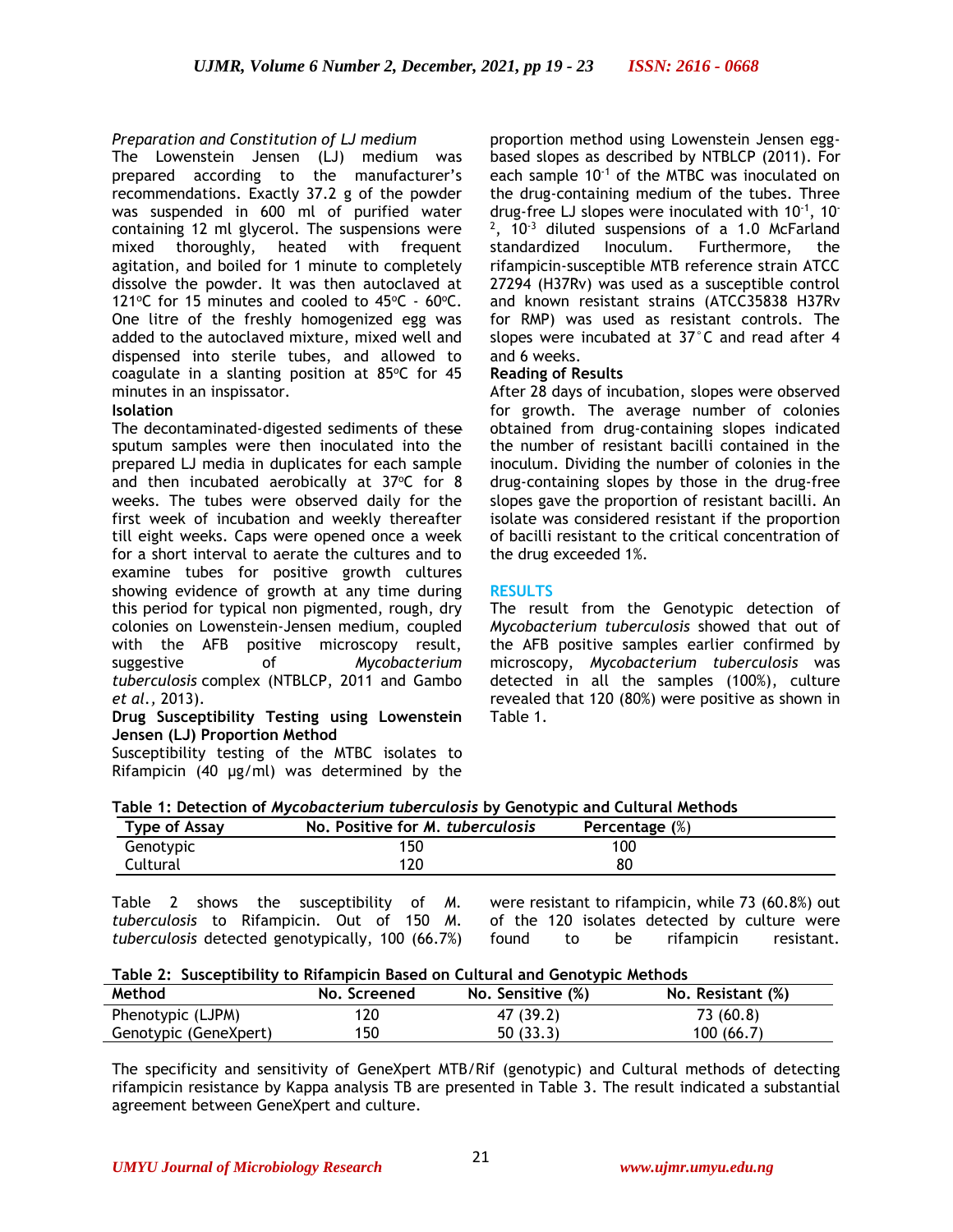| Culture   | <b>Gene Xpert</b>    |                      | Total |
|-----------|----------------------|----------------------|-------|
|           | <b>Rif Resistant</b> | <b>Rif Sensitive</b> |       |
| Resistant |                      |                      |       |
| Sensitive |                      | 34                   |       |
| Total     | 84                   | 36                   | 121   |

**Table 3: Comparison of Specificity and Sensitivity of Genotypic and Culture Methods**

# **Interpretation:**

Kappa value =  $0.73$ 

K = 0.73 (0.61 to 0.81) indicated a substantial agreement between GeneXpert and culture results.

### **DISCUSSION**

This study reported 100% conformity of the GeneXpert MTB/Rif TB detection method with that of the microscopy, as all (100%) of the AFB positive microscopy samples were also confirmed positive by the GeneXpert MTB/Rif genotypic method, hence evidencing the reliability and efficiency of both detection methods. Even though, the microscopy detection method had been reported to be far from being sensitive (Peter, 2018).

With regards to the rifampicin resistance determination, this study revealed that 66.7% and 60.8% of the isolates were resistant to rifampicin genotypically (GeneXpert MTB/Rif) and phenotypically (Lowenstein Jensen (LJ) Proportion) respectively. The rifampicin resistance prevalence documented in this work was higher as compared to the findings of Omisore *et al.,* (2018) and Peter (2018) who respectively reported the prevalence of 10% (in Lahore, Pakistan) and 14.7% (in the Bayelsa state of Nigeria) using the GeneXpert MTB/Rif. The differences observed may be due to variation in the sampling locations and other antibiotic resistance determining factors.

Moreso, the slight differences (of 5.9%) in the resistance prevalence of both methods suggest their reliabilities for resistance detection in MBT isolates, this conforms with the findings of Munir *et al.*, (2018) who made a comparison of Gene Xpert MTB/RIF Assays with Conventional Standard

### **REFERENCES**

- Agonafir, M., Lemma, E., Wolde-Meskel, D., Goshu, S., Santhanam, A. and Girmachew, F. (2010). Phenotypic and Genotypic analysis of multidrug-resistant tuberculosis in Ethiopia*. International Journal of Tuberculosis and Lung Disease*, 14: 1259–1265.
- Gambo, A., Samer, S., Alashle, A., Nicholas, E., Iwakum, M., Laura, H. F., Clyton, B. K., Joshua, T. O. and William, B. (2013). Mycobacterial Etiology of pulmonary

Proportion Method for Determination of Drug Susceptibility In Multidrug Resistant TB Suspects. The GeneXpert MTB/Rif method of detecting rifampicin-resistant TB had higher specificity and sensitivity than the conventional LJPM culture method, even though statistically was substantial agreement between GeneXpert MTB/Rif and Lowenstein Jensen (LJ) Proportion (Culture) method (Kappa value =  $0.73$ ). The high specificity and sensitivity of GeneXpert MTB/Rif may be because GeneXpert is based on genotypiccharacter detection.

Measures to curtail the aggravating factors (such as poor diagnosis, management and treatment) to the TB infections should be put in emplace. Tuberculosis (TB) infections and the rapid emergence of drug-resistant TB remain public health concerns in developing countries and even the globe, Nigeria is not an exception to this (Ugwu *et al*., 2020).

### **CONCLUSION**

The study evidenced that both the GeneXpert MTB/Rif (genotypic) and Lowenstein-Jensen (LJ) Proportion (phenotypic) methods are reliable and efficient. A concordance between genotypic and Phenotypic methods of detecting rifampicinresistant TB was also observed (Kappa= 0.73), this suggests that both methods can be reliable in detecting rifampicin-resistant TB. However, the GeneXpert MTB/Rif susceptibility testing method has higher specificity and sensitivity.

> Tuberculosis and Association with HIV Infection and Multidrug Resistance in Northern Nigeria. . *Tuberculosis Research and Treatment, 2013: 9.*

Munir, M. K., Rehman, S., Iqbal, R., Saeed, M. S., and Aasim, M. (2018). Comparison of Gene Xpert MTB/RIF Assays with Conventional Standard Proportion Method for Determination of Drug Susceptibility In Multidrug Resistant TB Suspects. *Annals of King Edward Medical University*, 24(1), 570-576.